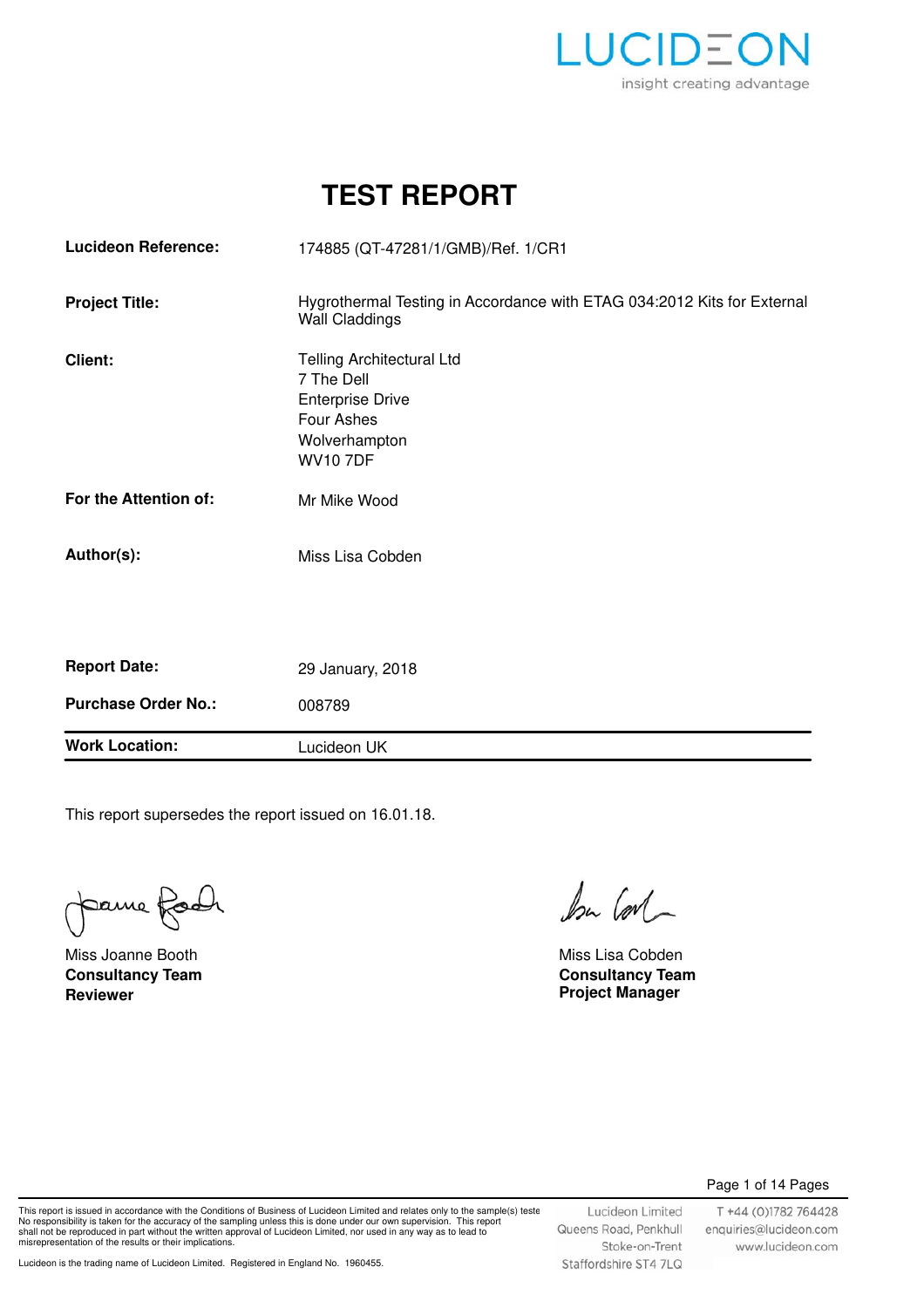# **CONTENTS**

|                         |                                             |                                                                                                                          | Page                                             |  |  |
|-------------------------|---------------------------------------------|--------------------------------------------------------------------------------------------------------------------------|--------------------------------------------------|--|--|
| 1                       | <b>INTRODUCTION</b>                         |                                                                                                                          |                                                  |  |  |
| $\overline{\mathbf{2}}$ | <b>TEST PROGRAMME</b>                       |                                                                                                                          |                                                  |  |  |
| 3                       | <b>TEST SAMPLES</b>                         |                                                                                                                          |                                                  |  |  |
| 4                       | <b>TEST METHOD</b>                          |                                                                                                                          |                                                  |  |  |
|                         | 4.1                                         | <b>Hygrothermal Wall</b>                                                                                                 | 3                                                |  |  |
|                         |                                             | 4.1.1 Weathering Cycles<br>4.1.2 Heat Rain - 80 Cycles<br>4.1.3 Heat Cold - 5 Cycles<br>4.1.4 Freeze Thaw - TS EN 772-22 | $\mathbf 3$<br>4<br>$\overline{\mathbf{4}}$<br>4 |  |  |
|                         | 4.2                                         | <b>Bond Strength Testing</b>                                                                                             | 4                                                |  |  |
|                         | 4.3                                         | <b>Hard Body Impact Testing</b>                                                                                          | 5                                                |  |  |
|                         | 4.4                                         | <b>Soft Body Impact Testing</b>                                                                                          | 5                                                |  |  |
| 5                       | <b>RESULTS</b>                              |                                                                                                                          | 6                                                |  |  |
|                         | 5.1                                         | <b>Hygrothermal Walls</b>                                                                                                | 6                                                |  |  |
|                         | 5.1.1                                       | <b>Results</b>                                                                                                           | 6                                                |  |  |
|                         | 5.2                                         | <b>Bond Strength Testing</b>                                                                                             | 6                                                |  |  |
|                         | 5.3                                         | <b>Hard Body Impact Testing</b>                                                                                          | 6                                                |  |  |
|                         | 5.4                                         | <b>Soft Body Impact Testing</b>                                                                                          | 6                                                |  |  |
|                         | <b>RESULTS TABLES</b>                       |                                                                                                                          |                                                  |  |  |
|                         | <b>APPENDIX 1 - Test Photos</b><br>$9 - 14$ |                                                                                                                          |                                                  |  |  |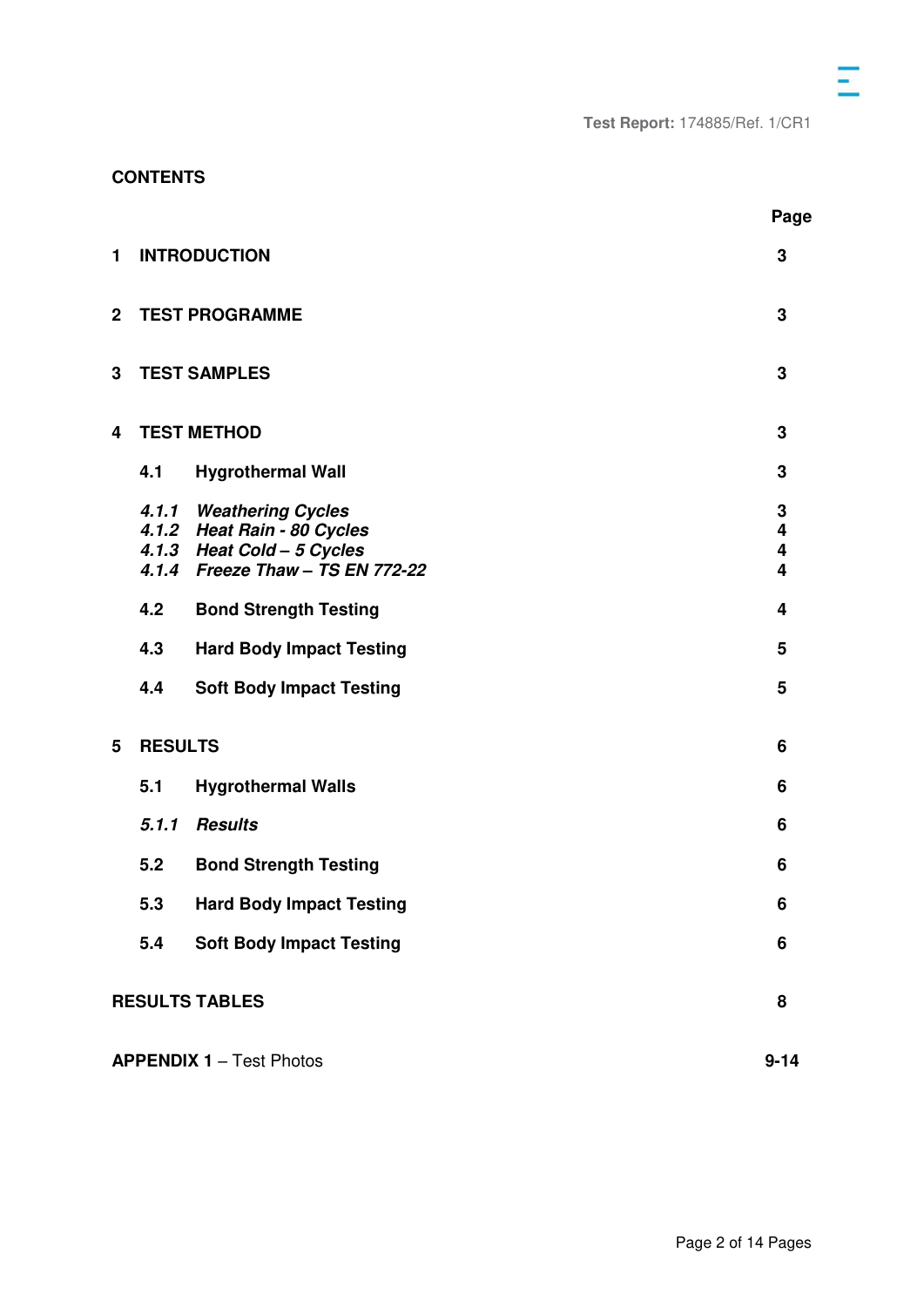### **1 INTRODUCTION**

Telling Architectural Ltd required a programme of testing in order to investigate the durability of a Grade 18 Brick Faced GRC panel, proposed for 19 Colville Estate Balcony Soffits for Higgins Construction. The sample was subjected to Accelerated Weathering in accordance with ETAG 034:2012 followed by a Freeze Thaw regime in accordance with TS EN 772-22.

#### **2 TEST PROGRAMME**

The test specimen was constructed by the client, submitted as a finished sample and was subjected to the following tests:

- **Hygrothermal performance in accordance with Clause 5.4.6 of ETAG 034**. One full size wall was tested of nominal dimensions  $2015$ mm x  $2475$ mm (h x w).
- **Freeze thaw in accordance with TS EN 772-22**. One full size wall was tested of nominal dimensions 2015mm x 2475mm (h x w).
- **Bond strength test in accordance with Clause 5.1.4.1.1 of ETAG 034**  5 No. Samples were pulled from the full size wall after weathering.
- **Hard body impact tests in accordance with Clause 5.4.4.1 of ETAG 034**. These were undertaken at energy levels of 3 Joules and 10 Joules on the full size wall after weathering.
- **Soft body impact tests in accordance with 5.4.4.2 of ETAG 034**. These were undertaken at energy levels of 300 and 400 Joules on the full size wall after weathering.

#### **3 TEST SAMPLES**

1 No. 2015 mm x 2475 mm (h x w) Grade 18P Brick Faced GRC panel, proposed for 198 Colville Estate.

# **4 TEST METHOD**

#### **4.1 Hygrothermal Wall**

The wall frame was centrally clamped to the face of a 2.4 m high x 3.0 m test aperture.

Testing was carried out in accordance with the method described for Hygrothermal Performance in ETAG 034 2012 and Freeze Thaw Performance in accordance with TS EN 772-22. The testing involved subjecting the panel to repeated heat-rain cycles followed by repeated heat-cold cycles at controlled humidity conditions designed to simulate naturally occurring conditions followed by Wet Freeze:

#### **4.1.1 Weathering Cycles**

The panel was subjected to cyclic heat-rain, heat-cold and freeze thaw cycles according to the following programme.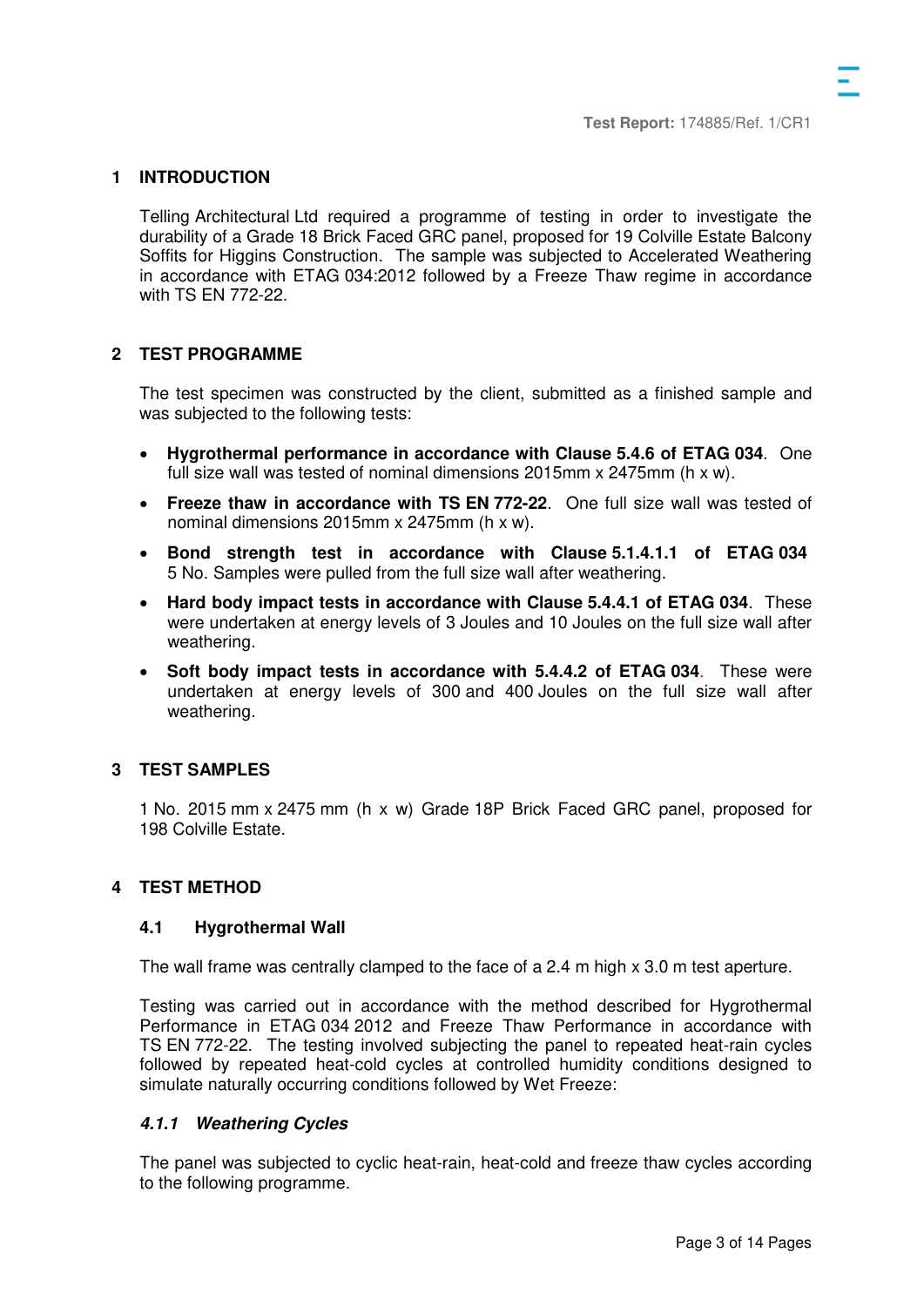Heating to 70°C rising over 1 hour and maintaining at 70°C  $\pm$  5 at 10-30% RH for a further 2 hours.

Followed by spraying with water (water temp  $15 \pm 5^{\circ}$ C) at 1 l/m<sup>2</sup>/min for 1 hour.

Draining for 2 hours.

On completion of the heat rain cycles the wall was conditioned for 48 hours at a temperature between 10 and 25°C with a minimum RH of 50%.

# **4.1.3 Heat Cold** *–* **5 Cycles**

Exposure to  $50^{\circ}$ C  $\pm$  5 with a rise of 1 hour and maximum 30%RH for 7 hours.

Exposure to -20 $\degree$ C  $\pm$  5 with a fall over 2 hours and hold for 14 hours.

The test panel was inspected every 4 heat rain cycles and daily under the heat cold cycles to observe changes in the visual characteristics of the panel.

On completion of the cyclic testing the wall was left to dry for 7 days.

# **4.1.4 Freeze Thaw** *–* **TS EN 772-22**

After at least 48 hours of subsequent conditioning at temperatures between 10 and  $25^{\circ}$ C and a minimum relative humidity of 50%, the same test rig being exposed to a series of 100 cycles of 24 hours comprising of the following phases:

- Exposure to  $(20 \pm 3)$ °C for 20 minutes.
- Spraying for 2 minutes.
- Exposure to  $(-15 \pm 3)$  C for 2 hours.

Visual observation was carried out after 25 and 100 freeze/thaw cycles.

Condition the test wall initially by wetting for 8 hours with water at a temperature of  $(15 \pm 5)$ °C.

# **4.2 Bond Strength Testing**

Five No. 210 mm x 64 mm brick slips were tested to determine bond strength. A steel plate was bonded to the area with an epoxy resin and allowed to cure for 24 hours. A centralised tensile load was provided to the plate at a rate of 1 to 10 mm/minute through a studded bar attached to a hydraulic ram and load cell arrangement.

Bond strength,  $\sigma_B$  was determined using the tensile load at failure, f and the area of the plate, A, according to the equation below.

 $\sigma_{\rm B} = f/A$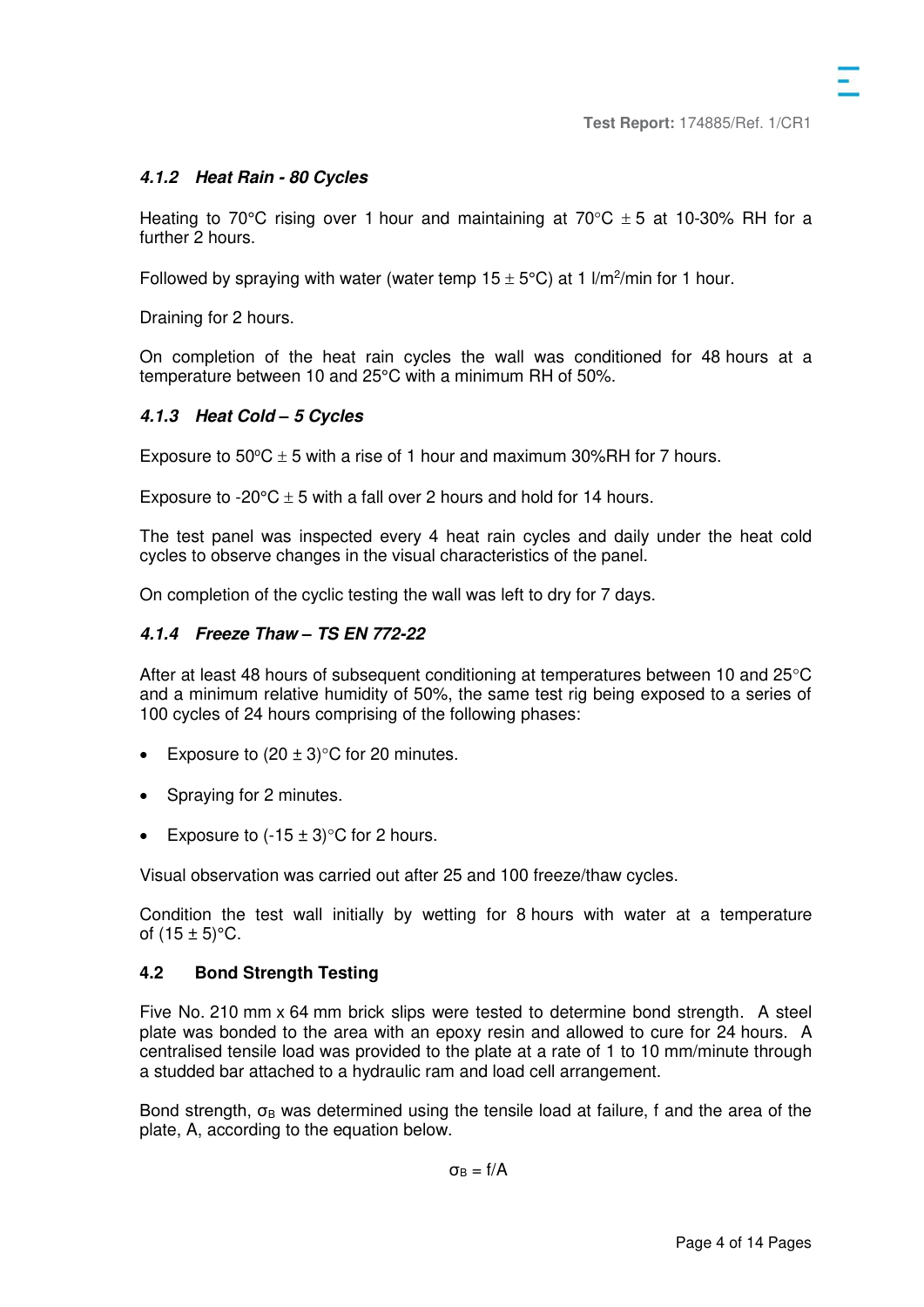# **4.3 Hard Body Impact Testing**

Testing was carried out based on ISO 7892 Vertical building elements - impact resistance tests – impact bodies and general test procedures.

The wall was laid down in the structures laboratory. A 1 Kg steel ball was allowed to impact the face of the panel at a height of 1020 mm to give an impact energy of 10 Joules. A 0.5 Kg ball was allowed to impact the face of the panel from a height of 610 mm to give an impact energy of 3 Joules. Care was taken during the test not to allow the ball to impact the same spot more than once.

Test positions were chosen as to be the most onerous. On completion of each impact using digital callipers, the diameter of the impact area was measured and recorded. The presence of any cracks at the impact point and at the circumference was noted.

# **4.4 Soft Body Impact Testing**

Testing was carried out in accordance with ISO 7892 Vertical building elements - impact resistance tests – impact bodies and general test procedures.

The test wall in a vertical position was restrained around its perimeter against a large steel reaction frame which was bolted to the laboratory floor.

A rigid scaffold framework was constructed to hold the impactor such that the centre of the soft body impactor was aligned with the geometric centre of the Brick Faced GRC panel. The geometric centre was chosen as the most onerous position.

The scaffold framework was then extended to provide a pulley point to retract the impactor.

The soft body impactor consisted of a leather bag containing 50 Kg of glass beads and was suspended from a 3000 mm steel wire. The bag was swung from differing drop heights to give a range of impact energies as given in Table 1.

| <b>Impact Energy</b><br>$\mathbf{(J)}$ | <b>Distance from Face of Wall</b><br>(mm) | <b>Drop Height</b><br>(mm) |
|----------------------------------------|-------------------------------------------|----------------------------|
| 300                                    | 1430                                      | 600                        |
| 400                                    | 1600                                      | 800                        |

| Table 1 - Impact Energies |  |
|---------------------------|--|
|---------------------------|--|

The impactor was pulled back to the desired distance from the face of the wall, using a steel cable, and then released.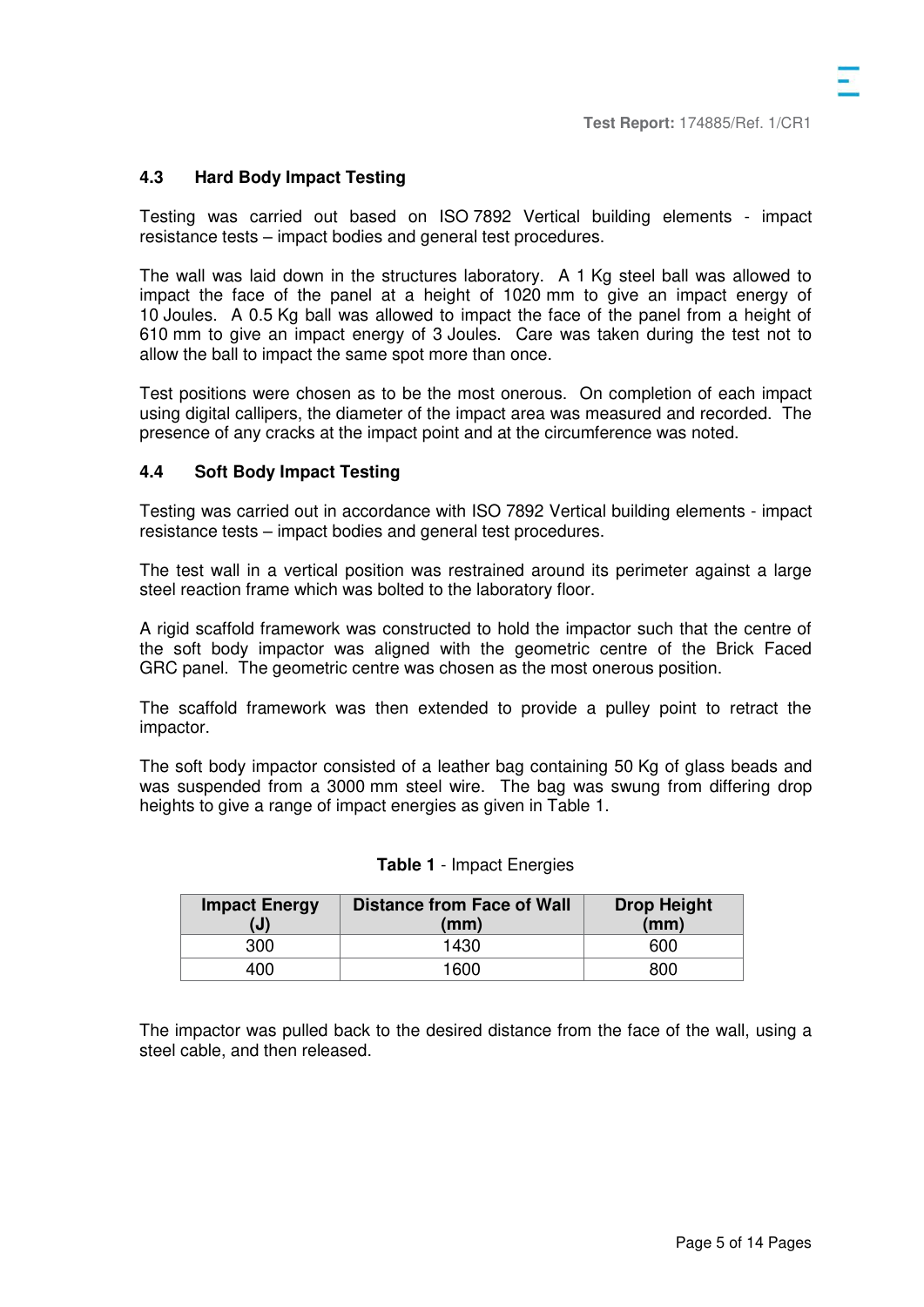#### **5 RESULTS**

#### **5.1 Hygrothermal Walls**

According to Section 6.4.6 of ETAG 034:2012 and TS EN 772-22 the performance requirements of the large scale hygrothermal test is that the following defects should neither occur during, nor at the end of the test programme:

- Deterioration such as cracking or delamination of the cladding element that allows water penetration to the insulation.
- Detachment of the cladding element.
- Irreversible deformation.

# **5.1.1 Results**

Upon completion of the weathering and freeze/thaw cycles the panel was visually inspected to determine if any deterioration had taken place.

Visual inspection concluded that there was no damage to the Grade 18P GRC Panel.

#### **5.2 Bond Strength Testing**

The failure loads and tensile strengths for each of the samples are recorded in Table 3.

Plate 1 shows the failure mode of the brick slips and test locations seen in Plate 7. In all instances failure occurred within the face of the brick slip. This indicates that the bond between the brick slip and substrate is stronger than that of the brick slip itself.

#### **5.3 Hard Body Impact Testing**

The results of the hard body impact testing carried out at both 3 Joules and 10 Joules energy are given in the Table 4. Typical damage can be seen in Plate 2 with test locations seen in Plate 7.

According to Table 5 of Section 6.4.4 of ETAG 034:2012 the systems can be categorised as follows:

#### **Catergory III**

Category III definition is as follows:

"A zone not likely to be damaged by normal impacts caused by people or by thrown or kicked objects."

#### **5.4 Soft Body Impact Testing**

The results of the soft body impact testing carried out at both 300 Joules and 400 Joules energy are given in Table 2.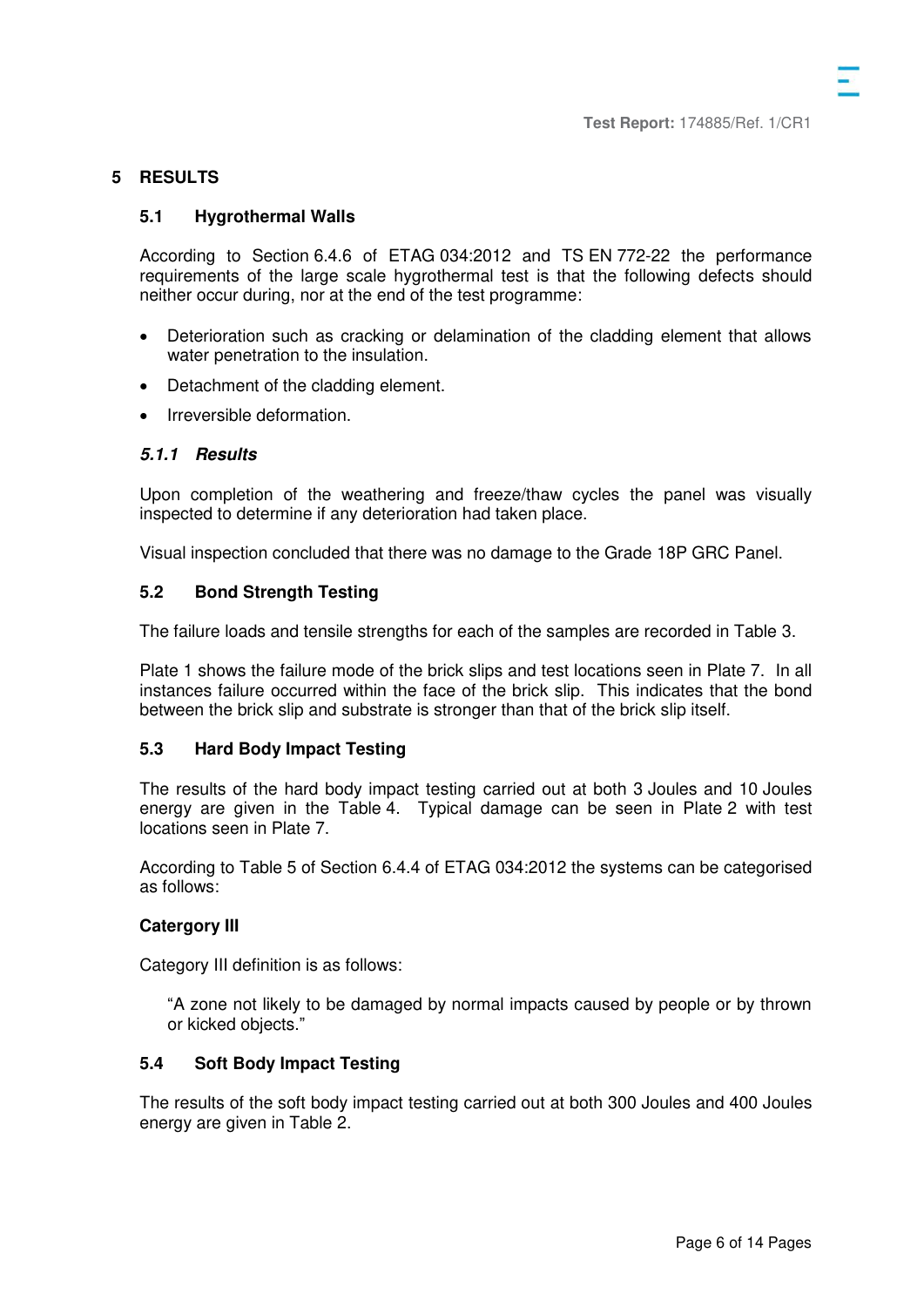| Impact Energy (J) | <b>Observations</b> |
|-------------------|---------------------|
| 300               | No damage recorded  |
| 400               | No damage recorded  |

Visual inspection concluded that there was no damage to the Grade 18P GRC Panel.

BS 8200:1985 Code of Practice for Design of non-loadbearing external vertical enclosures of buildings is a withdrawn standard but is still widely recognised within the construction industry.

When the panel was tested in accordance with ISO 7892 and classified in accordance with BS 8200 the panel achieved a Classification B – Readily accessible to public and others with little incentive to exercise care. Chances of accident occurring and of misuse.

**NOTE: The results given in this report apply only to the samples that have been tested.**

## **END OF REPORT**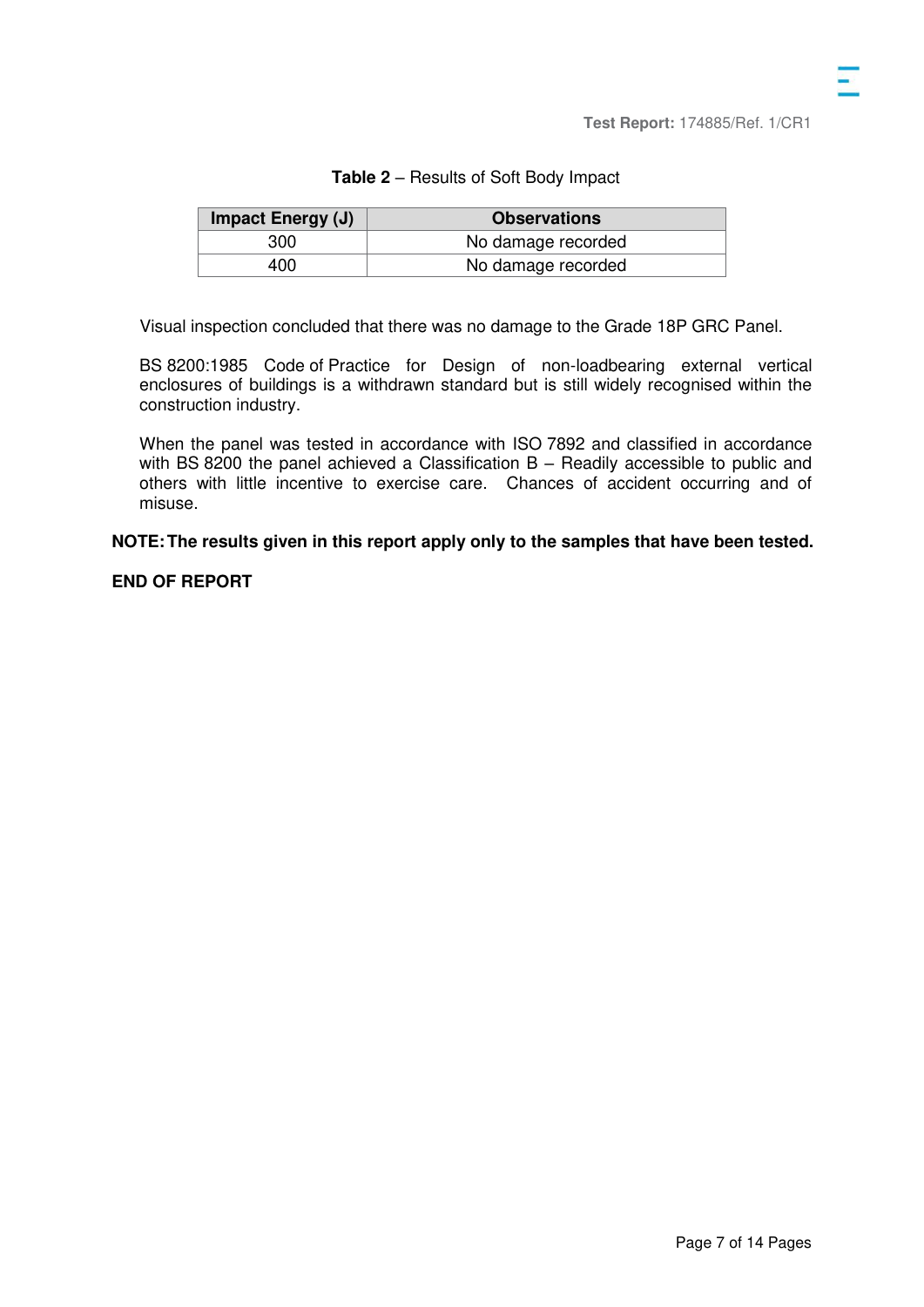# **RESULTS TABLES**

# **Bond Strength Testing**

# **Table 3** - Results of Bond Strength Tests Carried Out on the wall after Subjecting to Hygrothermal Action

| <b>Test</b><br><b>Specimen</b> | <b>Maximum Failure</b><br>Load (kN) | <b>Tensile Strength</b><br>(N/mm <sup>2</sup> ) | <b>Failure Mode</b>                  |
|--------------------------------|-------------------------------------|-------------------------------------------------|--------------------------------------|
|                                | 5.38                                | 0.40                                            | Within the face of the<br>brick slip |
| $\overline{2}$                 | 5.29                                | 0.39                                            | Within the body of the<br>brick slip |
| 3                              | 5.17                                | 0.38                                            | Within the body of the<br>brick slip |
| 4                              | 7.13                                | 0.53                                            | Within the body of the<br>brick slip |
| 5                              | 6.87                                | 0.51                                            | Within the face of the<br>brick slip |
| <b>Mean</b>                    | 5.97                                | 0.44                                            |                                      |

# **Hard Body Impact Testing**

**Table 4** - Results of Impact Tests Carried Out on the Wall after Subjecting to Hygrothermal Action

| Location       | <b>Diameter</b><br>under<br>3 Joules<br><b>Impact</b><br><b>Energy</b><br>(mm) | <b>Cracking</b>                          | <b>Circumference</b><br>of Cracking<br>(°) | <b>Diameter</b><br>under<br>10 Joules<br>Impact<br><b>Energy</b><br>(mm) | Cracking                                | <b>Circumference</b><br>of Cracking<br>$(^\circ)$ |
|----------------|--------------------------------------------------------------------------------|------------------------------------------|--------------------------------------------|--------------------------------------------------------------------------|-----------------------------------------|---------------------------------------------------|
|                | 17.89                                                                          | Corner of<br><b>Brick Slip</b>           | 360                                        | 21.67                                                                    | Corner of<br><b>Brick Slip</b>          | 360                                               |
| $\overline{2}$ | 17.00                                                                          | Damage<br>to Edge<br>of Brick<br>Slip    | 360                                        | 23.87                                                                    | Cracking of<br>adjacent<br>mortar joint | 360                                               |
| 3              | 9.82                                                                           | Damage<br>Corner of<br><b>Brick Slip</b> | 360                                        | 11.07                                                                    | Cracking of<br>adjacent<br>mortar joint | 360                                               |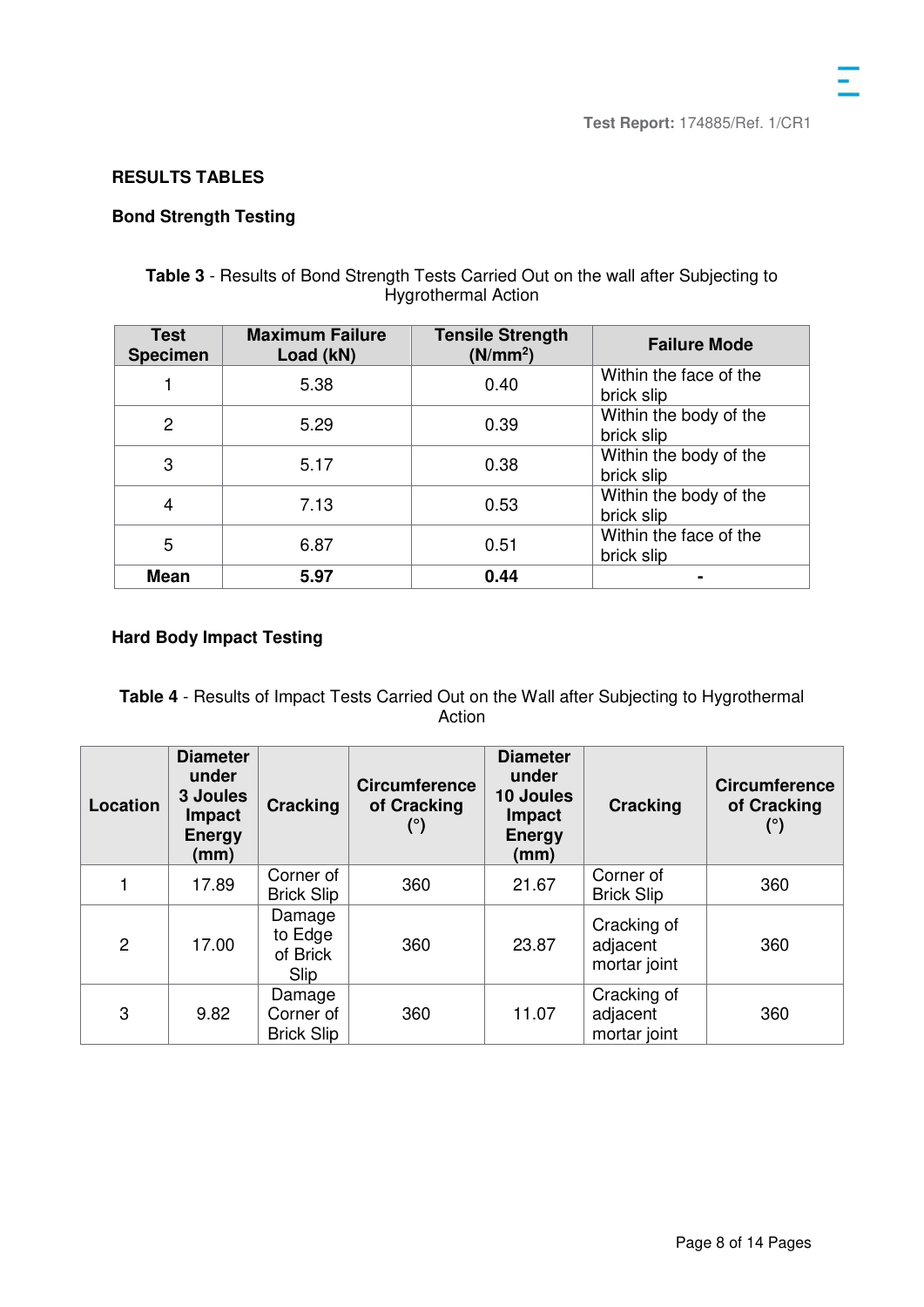# **APPENDIX 1** - Test Photos



**Plate 1** - Typical Failure Modes Bond Strength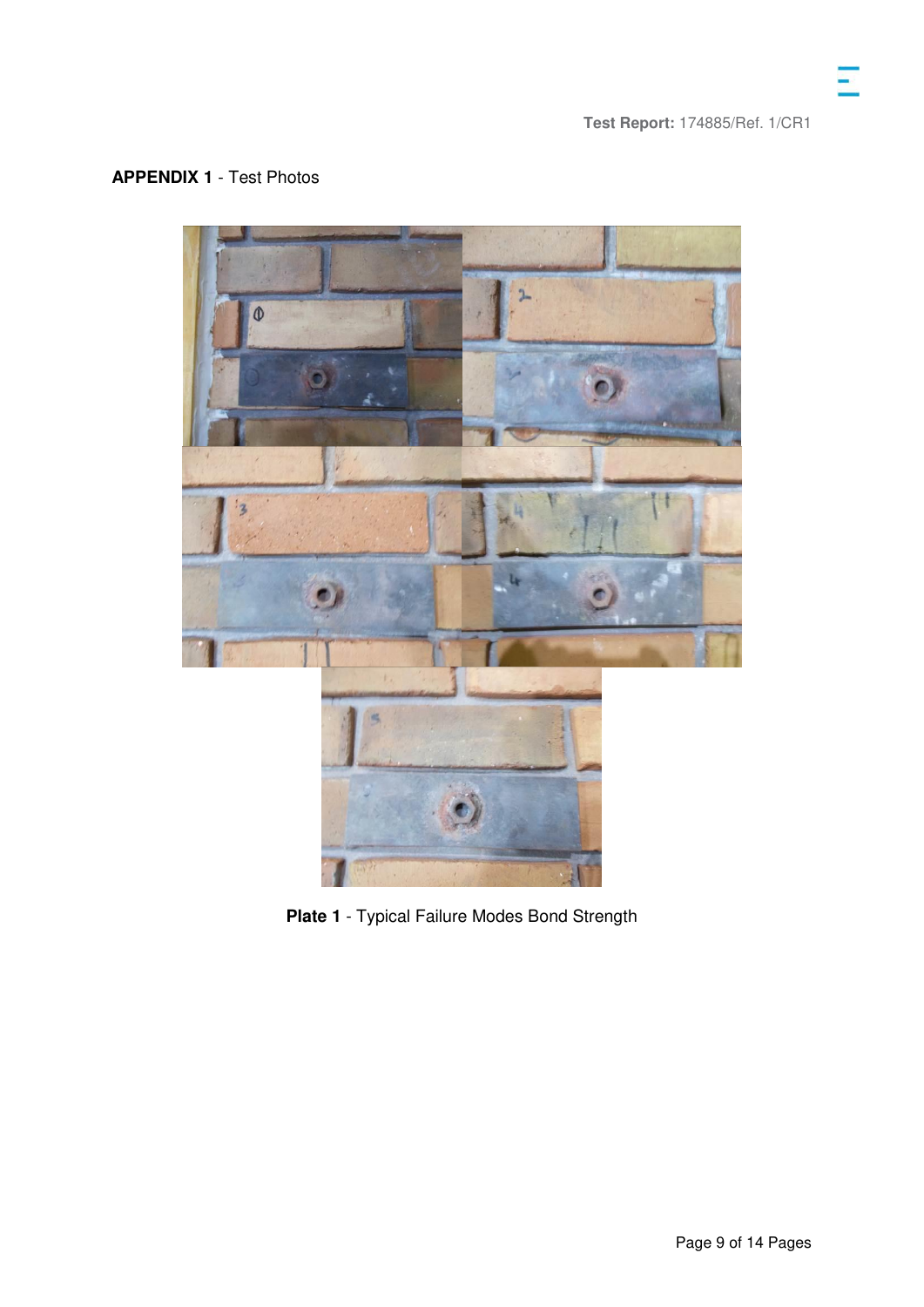

**Plate 2** - Typical Damage Hard Body Impact Testing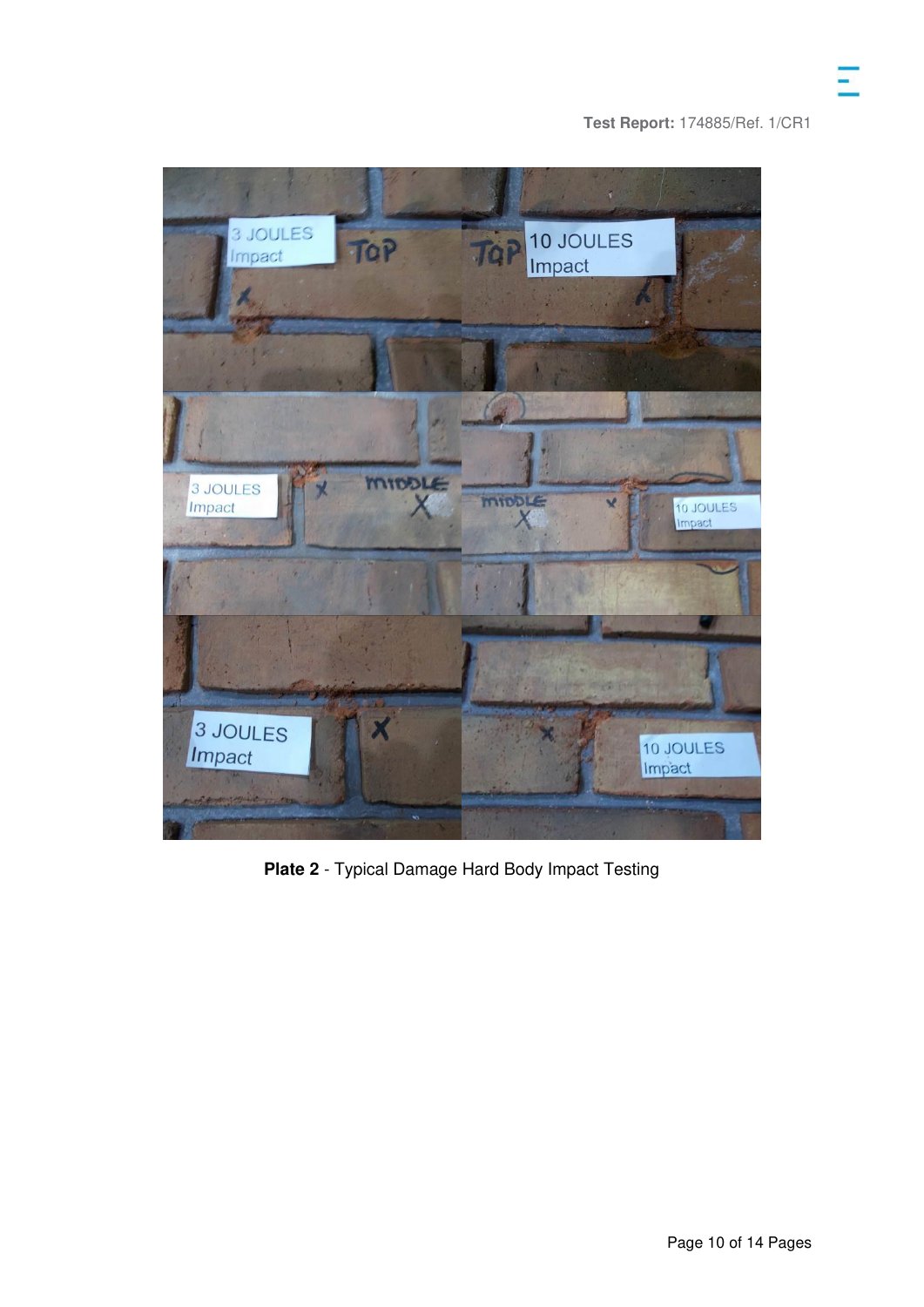

**Plate 3** - Face of Panel Prior to Test



**Plate 4** - Rear of Panel Prior to Test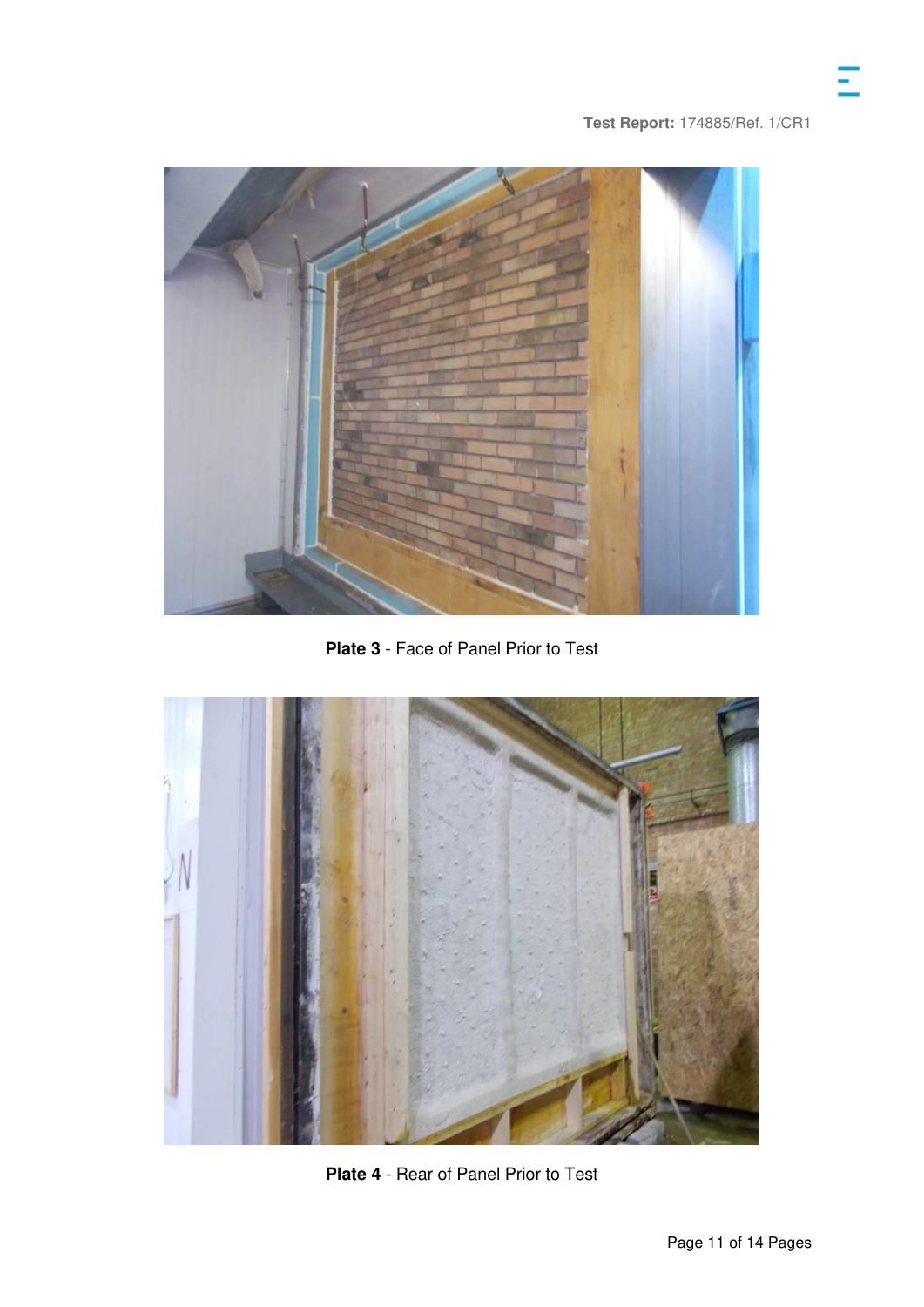

**Plate 5** - Front of Panel after Test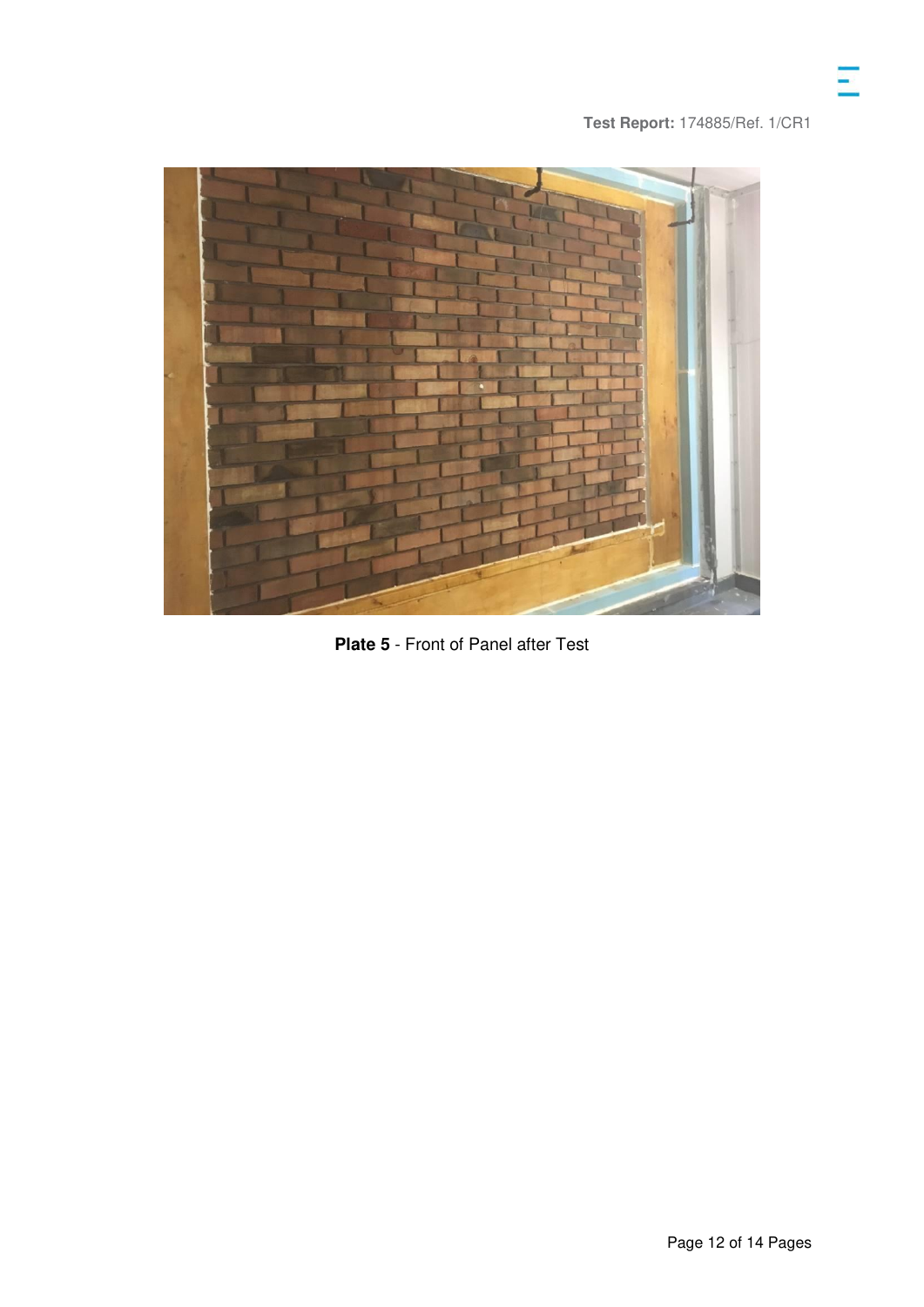

**Plate 6** - Rear of Panel after to Test